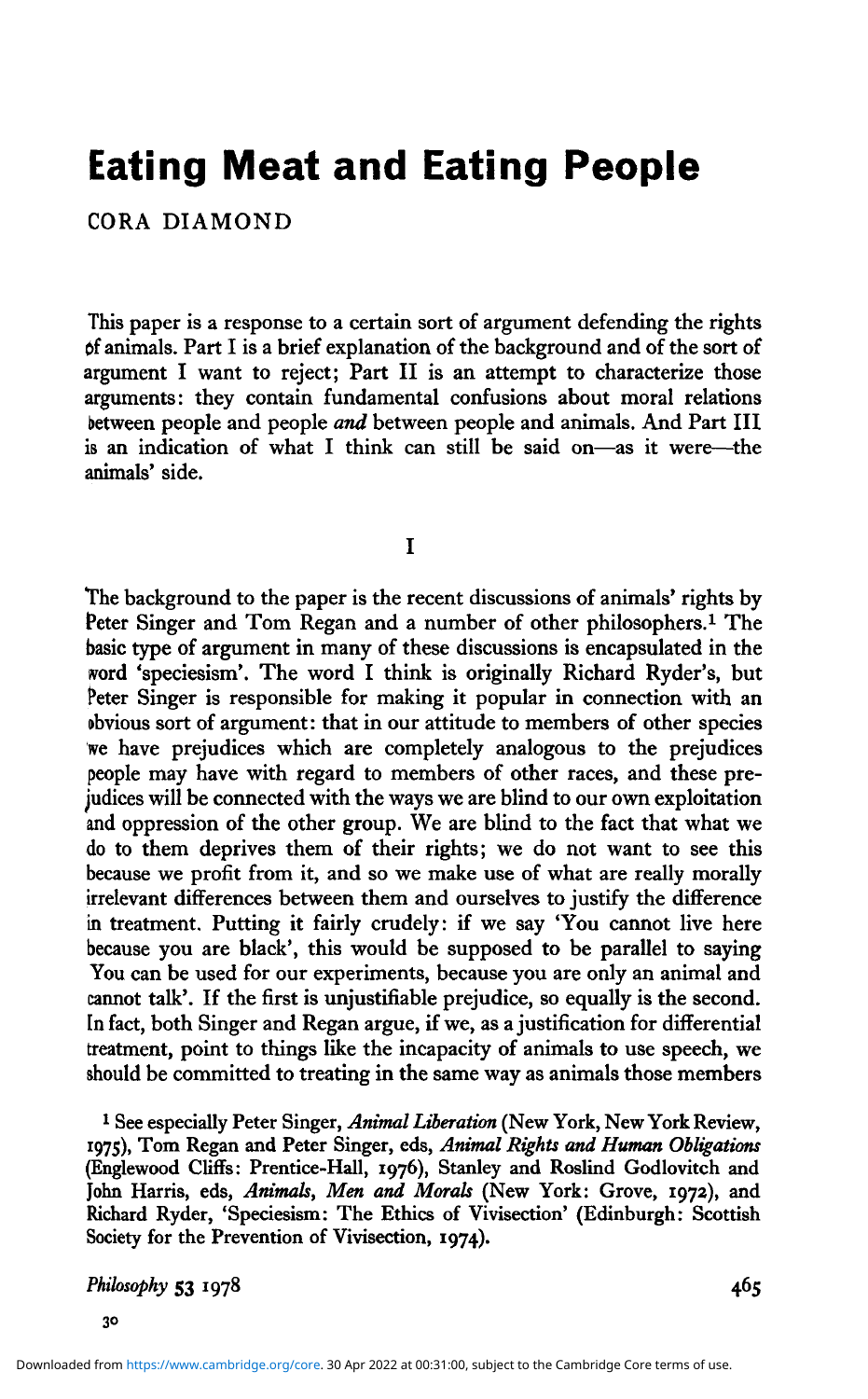of our own species who (let us say) have brain damage sufficient to prevent the development of speech—committed to allowing them to be used as laboratory animals or as food or whatever. If we say 'These *animals* are not rational, so we have a right to kill them for food', but we do not say the same of *people* whose rationality cannot develop or whose capacities have been destroyed, we are plainly not treating like cases alike. The fundamental principle here is one we could put this way (the formulation is based on Peter Singer's statements): We must give equal consideration to the interests of any being which is capable of having interests; and the capacity to have interests is essentially dependent only on the capacity for suffering and enjoyment. This we evidently share with animals.

Here I want to mention a point only to get it out of the way. I disagree with a great deal of what Singer and Regan and other defenders of animals' rights say, but I do not wish to raise the issue how we can be certain that animals feel pain. I think Singer and Regan are right that doubt about that is, in most ordinary cases, as much out of place as it is in many cases in connection with human beings.

It will be evident that the form of argument I have described is very close to what we find in Bentham and Mill; and Mill, in arguing for the rights of women, attacks Chartists who fight for the rights of all men, and drop the subject when the rights of women come up, with an argument of exactly the form that Singer uses. The confinement of your concern for rights to the rights of *men* shows that you are not really concerned with equality, as you profess to be. You are only a Chartist because you are not a lord.<sup>2</sup> And so too we are told a century later that the confinement of moral concern to human animals is equally a denial of equality. Indeed the description of human beings as 'human animals' is a characteristic part of the argument. The point being made there is that just as our language may embody prejudices against blacks or against women, so may it against non-human animals. It supposedly embodies our prejudice, then, when we use the word 'animal' to set them apart from us, just as if we were not animals ourselves.

It is on the basis of this sort of claim, that the rights of all animals should be given equal consideration, that Singer and Regan and Ryder and others have argued that we must give up killing animals for food, and must drastically cut back—at least—the use of animals in scientific research. And so on.

That argument seems to me to be confused. I do not dispute that there are analogies between the case of our relations to animals and the case of a dominant group's relation to some other group of human beings which it exploits or treats unjustly in other ways. But the analogies are not simple

2 'The Enfranchisement of Women'; *Dissertations and Discussions* (Boston: Spencer, 1864), vol. Ill, pp. 99-100. Mill's share in writing the essay is disputed, but his hand is evident in the remarks about Chartism.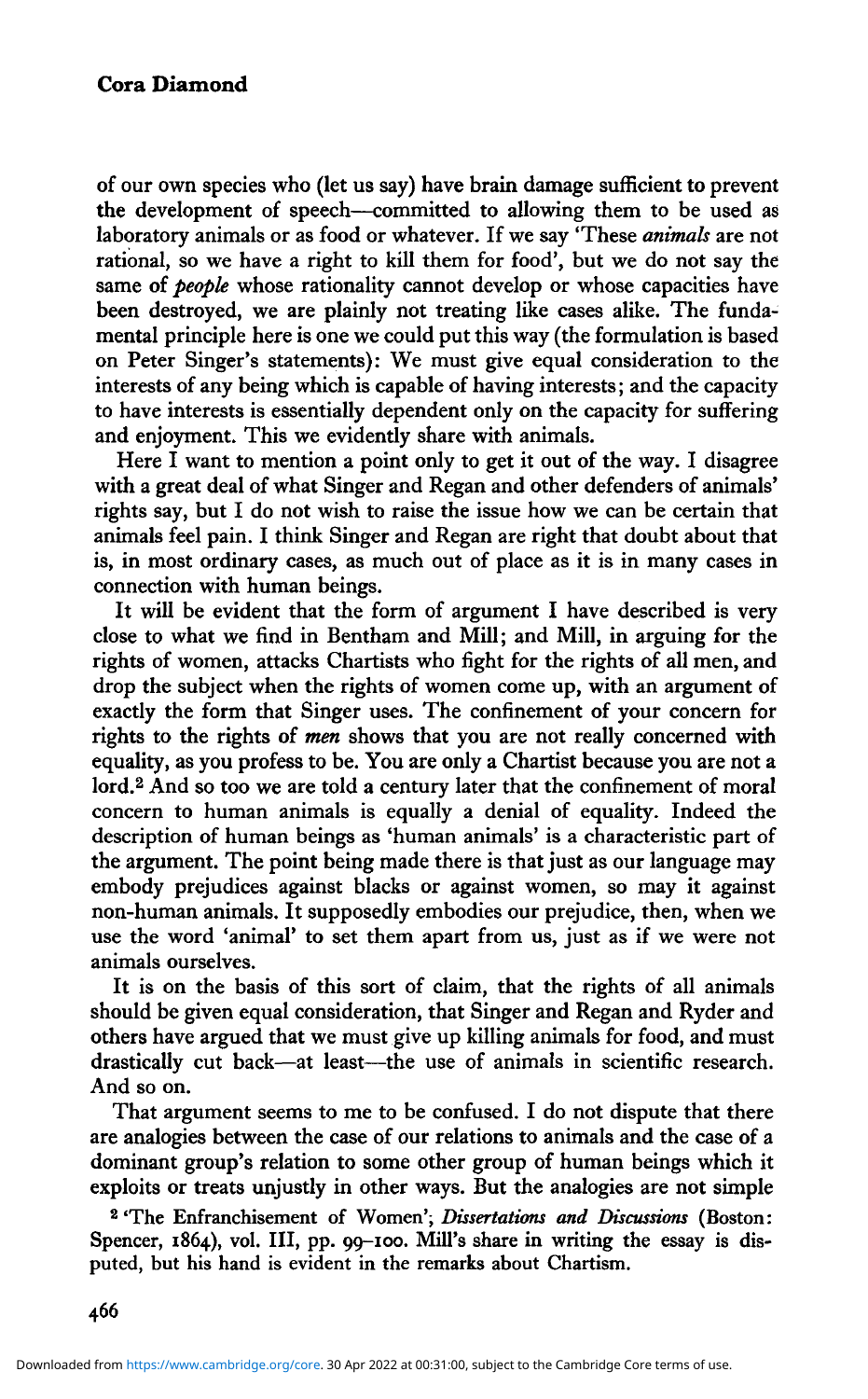and straightforward, and it is not clear how far they go. The Singer-Regan approach makes it hard to see what is important *either* in our relationship with other human beings *or* in our relationship with animals. And that is what I shall try to explain in Part II. My discussion will be limited to eating animals, but much of what I say is intended to apply to other uses of animals as well.

#### II

Discussions of vegetarianism and animals' rights often start with discussion of human rights. We may then be asked what it is that grounds the claims that people have such rights, and whether similar grounds may not after all be found in the case of animals.

All such discussions are beside the point. For they ask why we do not kill people (very irrational ones, let us say) for food, or why we do not treat people in ways which would cause them distress or anxiety and so on, when for the sake of meat we are willing enough to kill *animals* or treat them in ways which cause them distress. This is a totally wrong way of beginning the discussion, because it ignores certain quite central facts—facts which, if attended to, would make it clear that *rights* are not what is crucial. *We do not eat our dead,* even when they have died in automobile accidents or been struck by lightning, and their flesh might be first class. We do not eat them; or if we do, it is a matter of extreme need, or of some special ritual—and even in cases of obvious extreme need, there is very great reluctance. We also do not eat our amputated limbs. (Or if we did, it would be in the same kinds of special circumstances in which we eat our dead.) Now the fact that we do not eat our dead is not a consequence—not a direct one in any event—of our unwillingness to kill people for food or other purposes. It is not a direct consequence of our unwillingness to cause distress to people. Of course it *would* cause distress to people to think that they might be eaten when they were dead, but it causes distress because of what it is to eat a dead person. Hence we cannot elucidate what (if anything) is wrong —if that is the word—with eating people by appealing to the distress it would cause, in the way we can point to the distress caused by stamping on someone's toe as a reason why we regard it as a wrong to him. Now if we do not eat people who are already dead and also do not kill people for food, it is at least *prima facie* plausible that our reasons in the two cases might be related, and hence must be looked into by anyone who wants to claim that we have no good reasons for not eating people which are not also good reasons for not eating animals. Anyone who, in discussing this issue, focuses on our reasons for not killing people or our reasons for not causing them suffering quite evidently runs a risk of leaving altogether out of his discussion those fundamental features of our relationship to other human beings which are involved in our not eating them.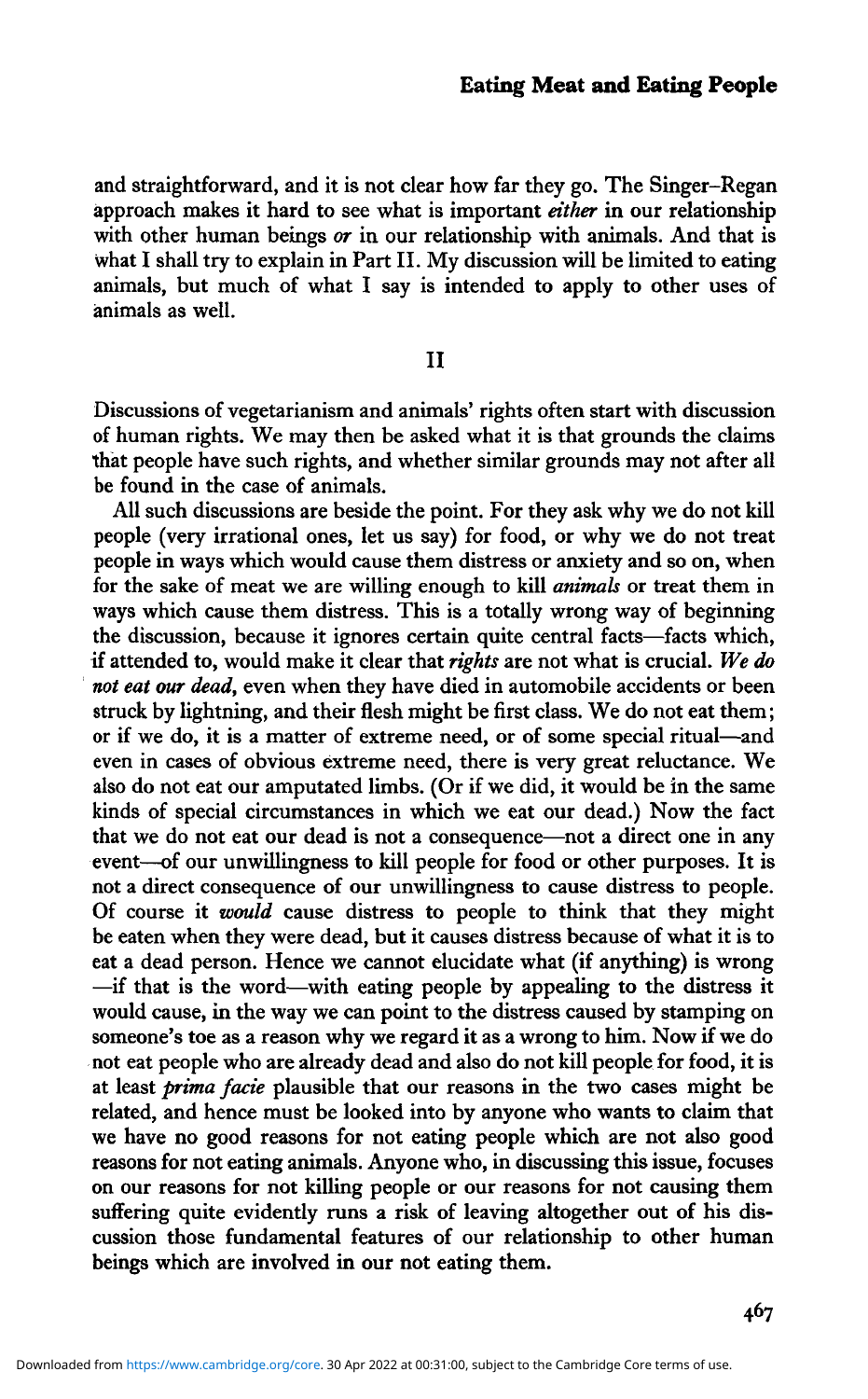### **Cora Diamond**

It is in fact part of the way this point is usually missed that arguments are given for not eating animals, for respecting their rights to life and not making them suffer, which imply that there is absolutely nothing queer, nothing at all odd, in the vegetarian eating the cow that has obligingly been struck by lightning. That is to say, there is nothing in the discussion which suggests that a cow is *not* something to eat; it is only that one must not help the process along: one must not, that is, interfere with those rights that we should usually have to interfere with if we are to eat animals at all conveniently. But if the point of the Singer-Regan vegetarian's argument is to show that the eating of meat is, morally, in the same position as the eating<sup>t</sup> of human flesh, he is not consistent unless he says that it is just squeamishness, or something like that, which stops us eating our dead. If he admitted that what underlies our attitude to dining on ourselves is the view that *a person is not something to eat,* he could not focus on the cow's right not to be killed or maltreated, as if that were the heart of it.

I write this as a vegetarian, but one distressed by the obtuseness of the normal arguments, in particular, I should say, the arguments of Singer and Regan. For if vegetarians give arguments which do not begin to get near the considerations which are involved in our not eating people, those to whom their arguments are addressed may not be certain how to reply, but they will not be convinced either, and really are quite right. They themselves may not be able to make explicit what it is they object to in the way the vegetarian presents our attitude to not eating people, but they will be left feeling that beyond all the natter about 'speciesism' and equality and the rest, there is a difference between human beings and animals which is being ignored. This is not just connected with the difference between what it is to eat the one and what it is to eat the other. It is connected with the difference between giving people a funeral and giving a dog one, with the difference between miscegenation and *chacun à son goût* with consenting adult gorillas. (Singer and Regan give arguments which certainly appear to imply that a distaste for the latter is merely that, and would no more stand up to scrutiny than a taboo on miscegenation.) And so on. It is a mark of the shallowness of these discussions of vegetarianism that the only tool used in them to explain what differences in treatment are justified is the appeal to the capacities of the beings in question. That is to say, such-and-such a being—a dog, say—might be said to have, like us, a right to have its interests taken into account; but its interests will be different because its capacities are. Such an appeal may then be used by the vegetarian to explain why he need not in consistency demand votes for dogs (though even there it is not really adequate), but as an explanation of the appropriateness of a funeral for a child two days old and not for a puppy it will not do; and the vegetarian is forced to explain that—if he tries at all—in terms of what it is *to us,* a form of explanation which for him is evidently dangerous. Indeed, it is normally the case that vegetarians do not touch the issue of our attitude to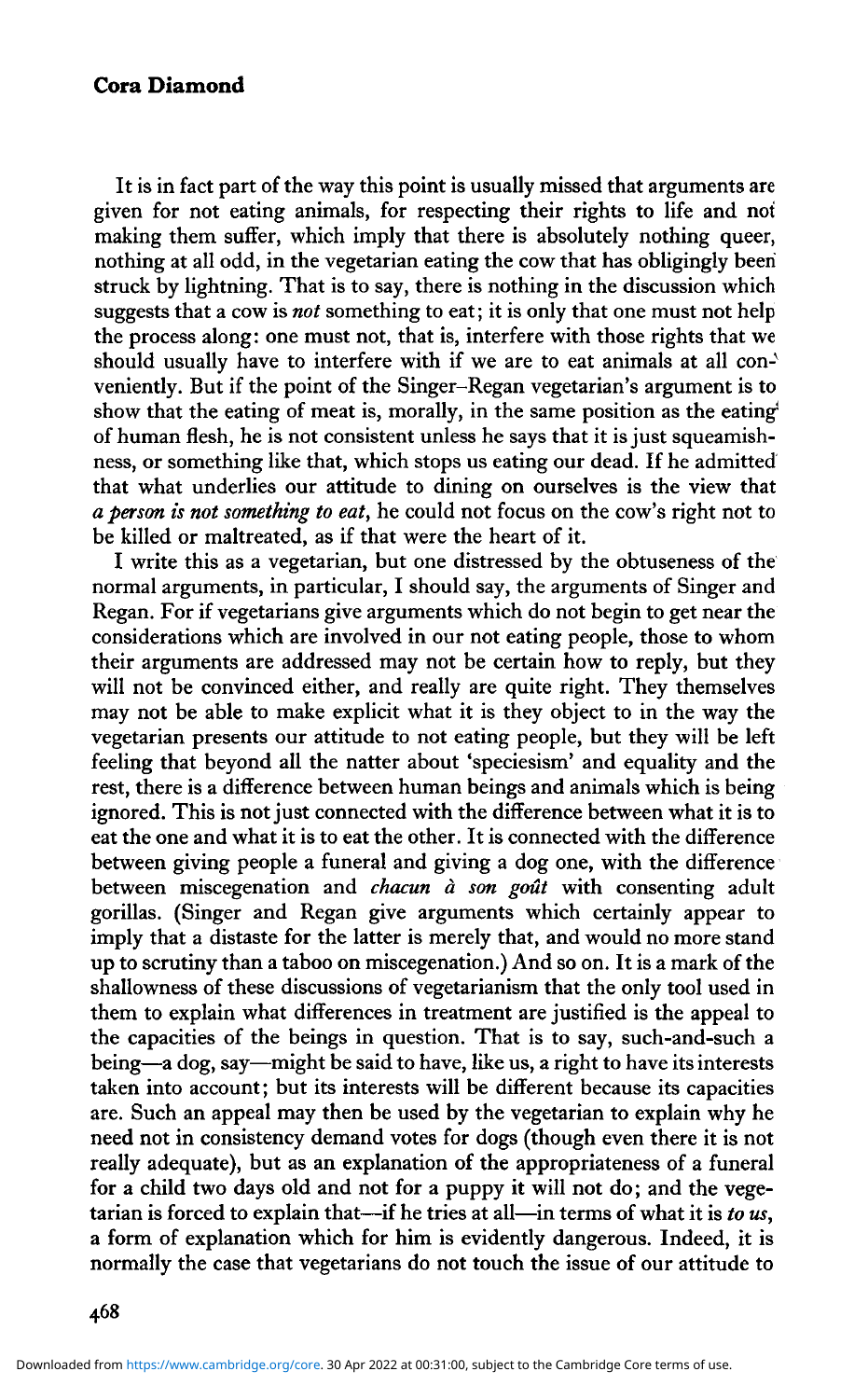the dead. They accuse philosophers of ignoring the problems created by animals in their discussions of *human* rights, but they equally may be accused of ignoring the hard cases for their own view. (The hardness of the case for them, though, is a matter of its hardness for any approach to morality deriving much from utilitarianism—deriving much, that is, from a utilitarian conception of what makes something a possible object of moral concern.)

I do not think it an accident that the arguments of vegetarians have a nagging moralistic tone. They are an attempt to show something to be morally wrong, on the assumption that *we all agree* that it is morally wrong to raise people for meat, and so on. Now the objection to saying that *that* is morally wrong is not, or not merely, that it is too weak. What we should be going against in adopting Swift's 'Modest Proposal' is something we should be going against in salvaging the dead more generally: useful organs for transplantation, and the rest for supper or the compost heap. And 'morally wrong' is not too weak for that, but in the wrong dimension. One could say that it would be impious to treat the dead so, but the word 'impious' does not make for clarity, it only asks for explanation. We can most naturally speak of a kind of action as morally wrong when we have some firm grasp of what *kind* of beings are involved. But there are some actions, like giving people names, that are part of the way we come to understand and indicate our recognition of *what* kind it is with which we are concerned. And 'morally wrong' will often not fit our refusals to act in such a way, or our acting in an opposed sort of way, as when Gradgrind calls a child 'Girl number twenty'. Doing her out of a name is not like doing her out of an inheritance to which she has a right and in which she has an interest. Rather, Gradgrind lives in a world, or would like to, in which it makes no difference whether she has a name, a number being more efficient, and in which a human being is not *something to be named, not numbered.* Again, it is not 'morally wrong' to eat our pets; people who ate their pets would not have pets in the same sense of that term. (If we call an animal that we are fattening for the table a pet, we are making a crude joke of a familiar sort.) A pet is not something to eat, it is given a name, is let into our houses and may be spoken to in ways in which we do not normally speak to cows or squirrels. That is to say, it is given some part of the character of a person. (This may be more or less sentimental; it need not be sentimental at all.) Treating pets in these ways is not at all a matter of recognizing some *interest* which pets have in being so treated. There is not a class of beings, merest which pets have in being so treated. There is not a class of beings, pers, whose nature, whose capacities, are such that we owe it to them to of being of the class to ways. Similarly, it is not out of respect for the interests or beings or the class to which we belong that we give hands to each other, or that we treat human sexuality or birth or death as we do, marking them -in their various ways-as significant or serious. And again, it is not respect for our interests which is involved in our not eating each other.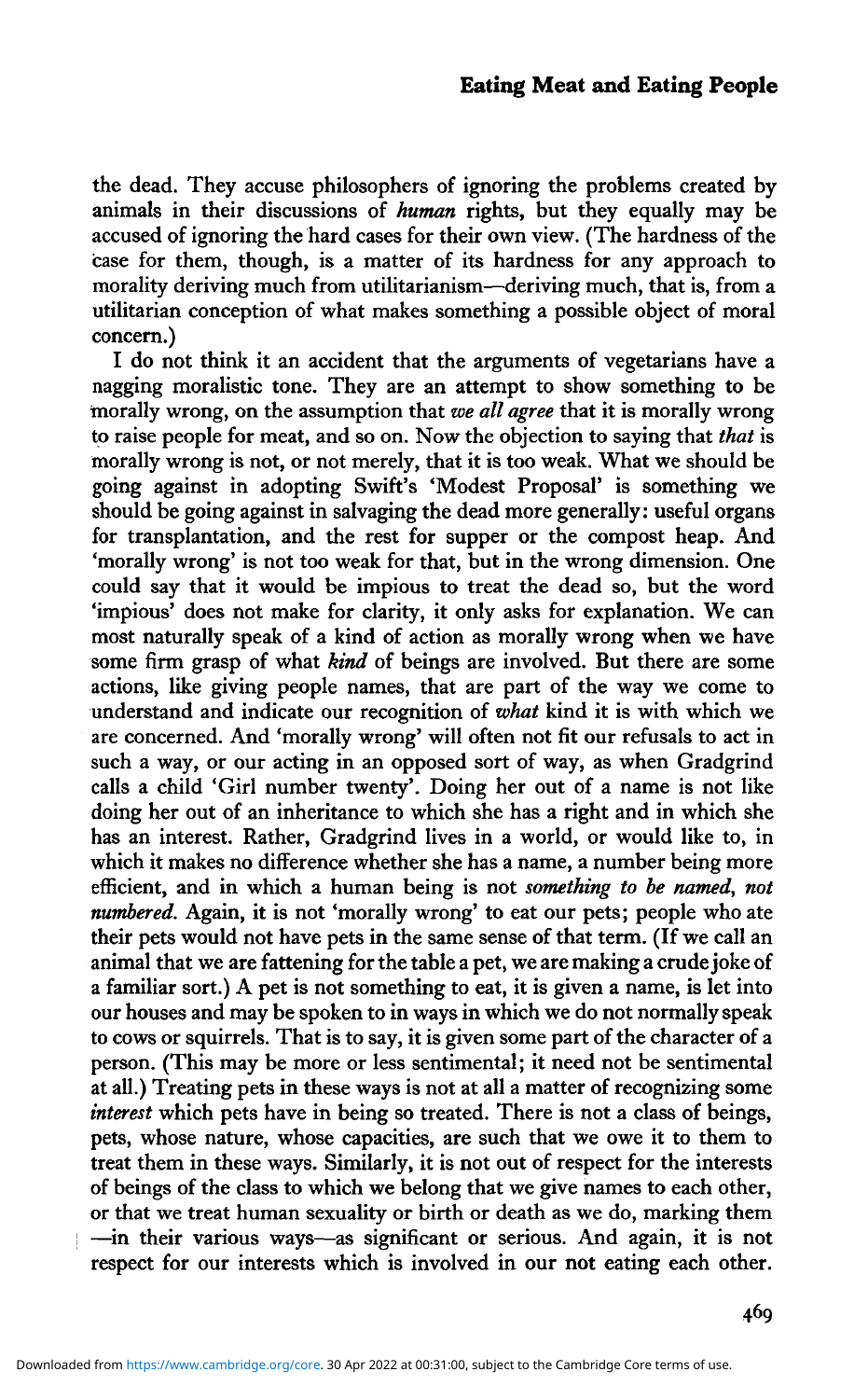These are all things that go to determine what sort of concept 'human being' is. Similarly with having duties to human beings. This is not a consequence of what human beings are, it is not justified by what human beings are: it is itself one of the things which go to build our notion of human beings. And so too—very much so—the idea of the difference between human beings and animals. We learn what a human being is in—among other ways—sitting at a table where *WE* eat *THEM.* We are around the table and they are on it. The difference between human beings and animals is not to be discovered by studies of Washoe or the activities of dolphins. It is not that sort of study or ethology or evolutionary theory that is going to tell us the difference between us and animals: the difference is, as I have suggested, a central concept for human life and is more an object of contemplation than observation (though that might be misunderstood; I am not suggesting it is a matter of intuition). One source of confusion here is that we fail to distinguish between 'the difference between animals and people' and 'the differences between animals and people'; the same sort of confusion occurs in discussions of the relationship of men and women. In both cases people appeal to scientific evidence to show that 'the difference' is not as deep as we think; but all that such evidence can show, or show directly, is that the differences are less sharp than we think. In the case of the difference between animals and people, it is clear that we form the idea of this difference, create the concept of the difference, knowing perfectly well the overwhelmingly obvious similarities.

It may seem that by the sort of line I have been suggesting, I should find myself having to justify slavery. For do we not learn—if we live in a slave society—what slaves are and what masters are through the structure of a life in which we are here and do this, and they are there and do that? Do we not learn *the difference between a master and a slave* that way? In fact I do not think it works quite that way, but at this point I am not trying to justify anything, only to indicate that our starting point in thinking about the relationships among human beings is not a *moral agent* as an item on one side, and on the other *a being capable of suffering, thought, speech,* etc; and similarly *(mutatis mutandis)* in the case of our thought about the relationship between human beings and animals. We cannot point and say, 'This *thing* (whatever concepts it may fall under) is at any rate capable of suffering, so we ought not to make it suffer.' (That sentence, Jonathan Bennett said, struck him as so clearly false that he thought I could not have meant it literally; I shall come back to it.) That 'this' is a being which I ought not to make suffer, or whose suffering I should try to prevent, constitutes a *special* relationship to it, or rather, any of a number of such relationships—for example, what its suffering is in relation to me might depend upon its being my mother. That I ought to attend to a being's sufferings and enjoyments is not *the* fundamental moral relation to it, determining how I ought to act towards it—no more fundamental than that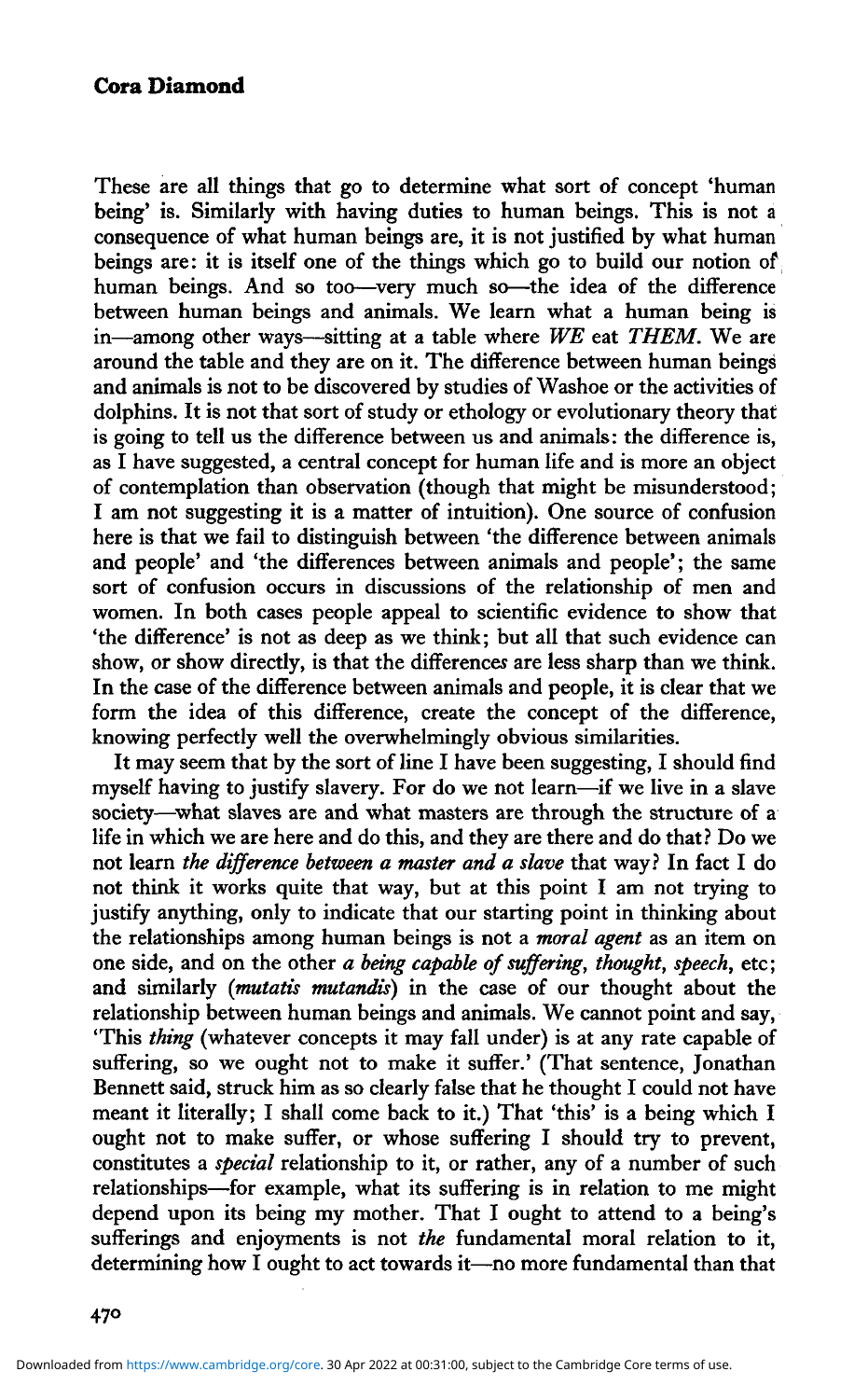this man, being my brother, is a being about whom I should not entertain sexual fantasies. What a life is like in which I recognize such relationships as the former with at any rate some animals, how it is different from those in which no such relationships are recognized, or different ones, and how far it is possible to say that some such lives are less hypocritical or richer or better than those in which animals are for us mere things would then remain to be described. But a starting point in any such description must be understanding what is involved in such things as our not eating people: ho more than our not eating pets does *that* rest on recognition of the claims of a being simply as one capable of suffering and enjoyment. To argue otherwise, to argue as Singer and Regan do, is not to give a defence of animals; it is to attack significance in human life. The Singer-Regan arguments amount to this: knee-jerk liberals on racism and sexism ought to go knee-jerk about cows and guinea-pigs; and they certainly show how that can be done, not that it ought to be. They might reply: If you are right, then we are, or should be, willing to let animals suffer for the sake of ignificance in our life—for the sake, as it were, of the concept of the human. And what is that but speciesism again—more high-falutin perhaps than the familiar kind but no less morally disreputable for that? Significance, though, is not an end, is not something I am proposing as an alternative to the prevention of unnecessary suffering, to which the latter might be sacrificed. The ways in which we mark what human life is belong to the source of moral life, and no appeal to the prevention of suffering which is blind to this can in the end be anything but self-destructive.

### III

Have I not then, by attacking such arguments, completely sawn off the branch I am sitting on? Is there any other way of showing anyone that he does have reason to treat animals better than he is treating them?

I shall take eating them as an example, but want to point out that eating animals, even among us, is not just one thing. To put it at its simplest by an example, a friend of mine raises his own pigs; they have quite a good life, and he shoots and butchers them with help from a neighbour. His children are involved in the operations in various ways, and the whole business is very much a subject of conversation and thought. This is obviously in some ways very different from picking up one of the several billion chickenbreasts of 1978 America out of your supermarket freezer. So when I speak of eating animals I mean a lot of different cases, and what I say will apply to some more than others.

What then is involved in trying to show someone that he ought not to eat meat? I have drawn attention to one curious feature of the Peter Singer sort of argument, which is that your Peter Singer vegetarian should be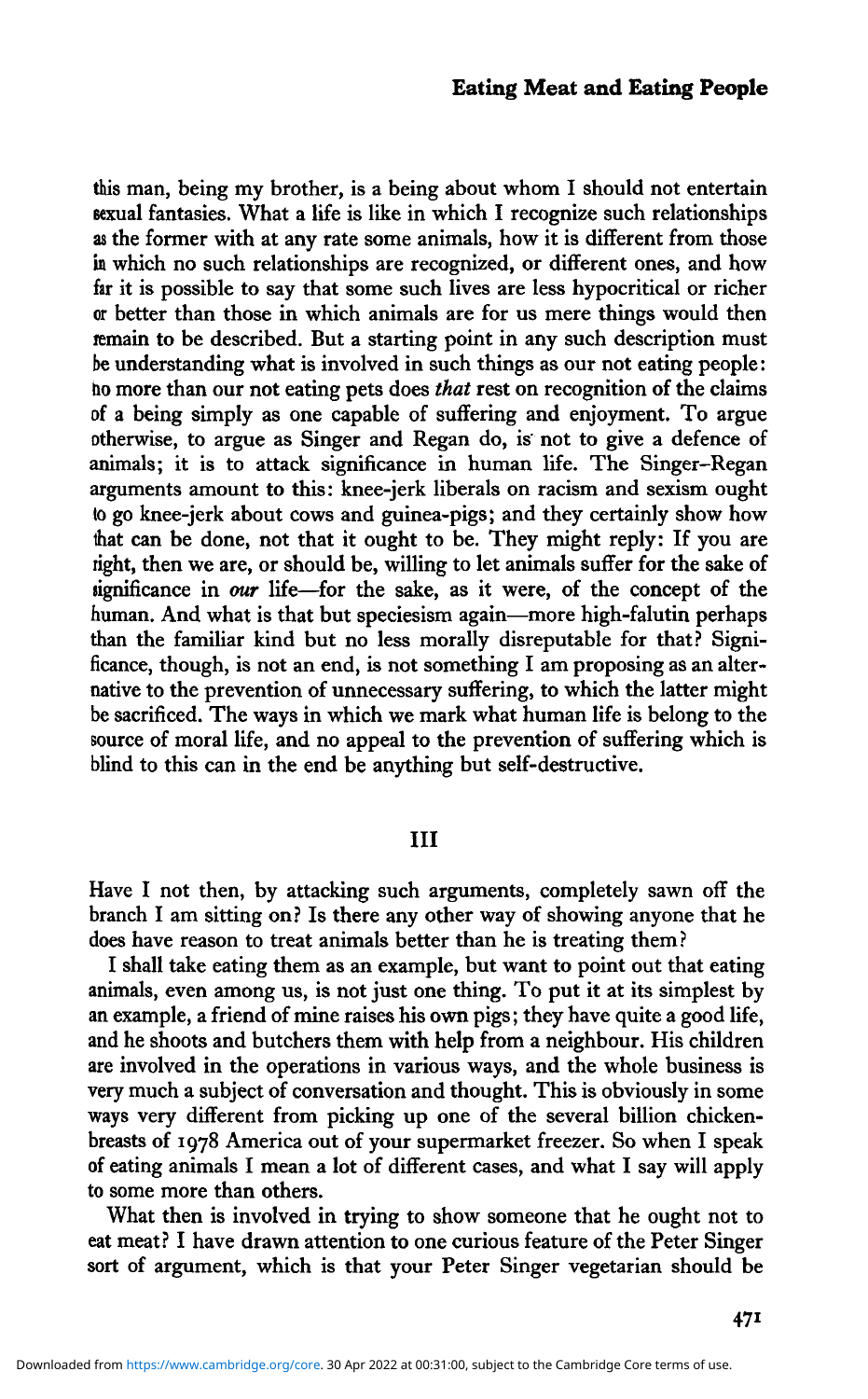perfectly happy to eat the unfortunate lamb that has just been hit by a can I want to connect this with a more general characteristic of the utilitarian vegetarians' approach. They are not, they say, especially fond of, o interested in, animals. They may point that out they do not 'love them' They do not want to anthropomorphize them, and are concerned to put their position as distinct from one which they see as sentimental anthropo morphizing. Just as you do not have to prove that underneath his blaci mi skin the black man has a white man inside in order to recognize his rights, you do not have to see animals in terms of your emotional responses to people to recognize their rights. So the direction of their argument is: *we* are only one kind of *animal*; if what is fair for us is concern for our interests, that depends only on our being living animals with interests—and if that *is* fair, it is fair for *any* animal. They do not, that is, want to move from concern for people to concern for four-legged people or feathered people—to beings who deserve that concern only because we think of them as having a little person inside.

To make a contrast, I want to take a piece of vegetarian propaganda of a very different sort.

Learning to be a Dutiful Carnivore<sup>3</sup>

Dogs and cats and goats and cows, Ducks and chickens, sheep and sows Woven into tales for tots, Pictured on their walls and pots. Time for dinner! Come and eat ^ All your lovely, juicy meat. One day ham from Percy Porker ^ (In the comics he's a corker), Then the breast from Mrs Cluck *\** Or the wing from Donald Duck. Liver next from Clara Cow *I* (No, it doesn't hurt her now). Yes, that leg's from Peter Rabbit *i* Chew it well; make that a habit. Eat the creatures killed for sale, *i* But never pull the pussy's tail. Eat the flesh from 'filthy hogs' *\-* But never be unkind to dogs. Grow up into double-think— ^ Kiss the hamster; skin the mink. Never think of slaughter, dear,

<sup>3</sup> The British Vegetarian, Jan/Feb 1969, p. 59.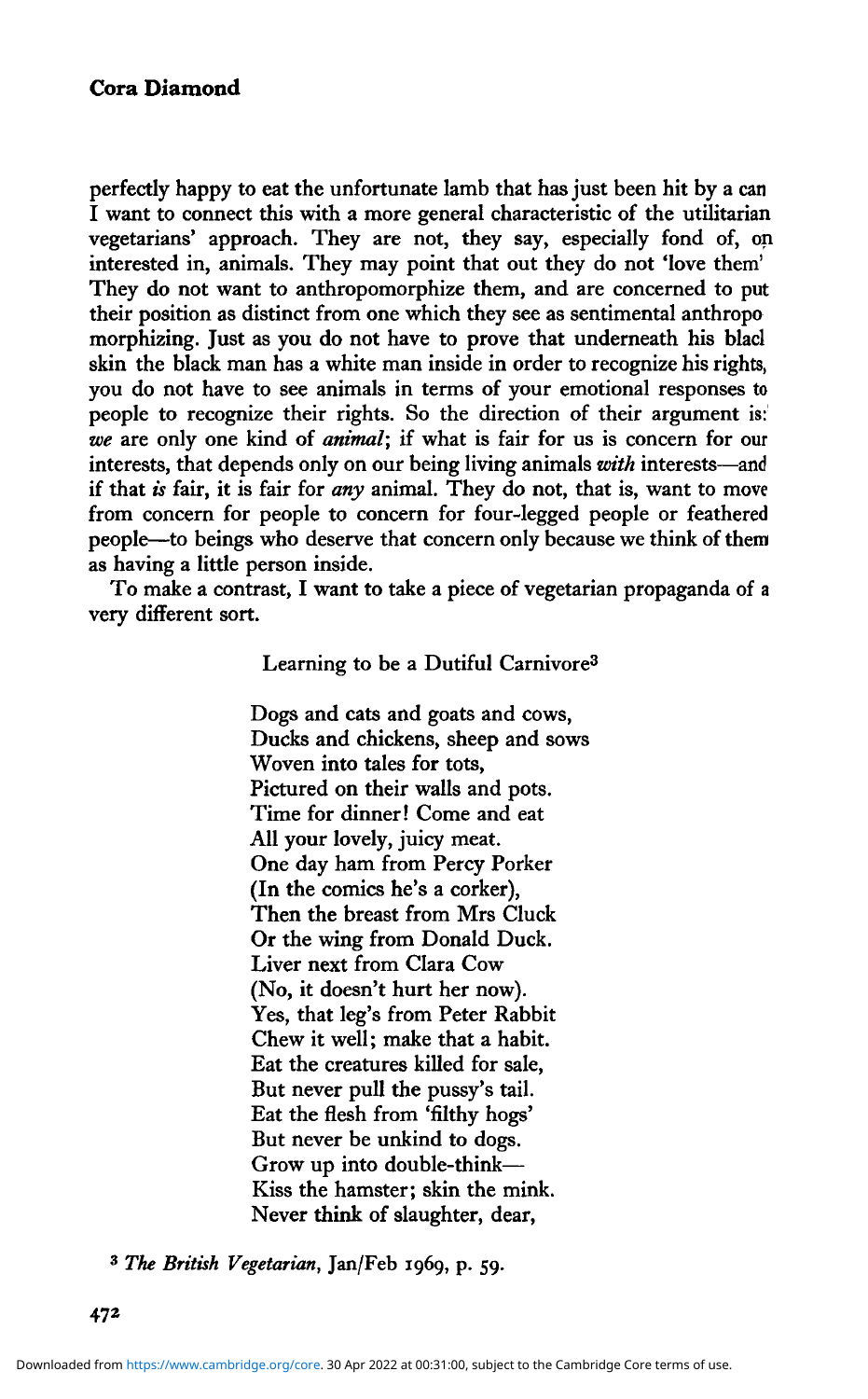That's why animals are here. They only come on earth to die, So eat your meat, and don't ask why.

# **Jane Legge**

What that is trying to bring out is a kind of inconsistency, or confusion mixed with hypocrisy—what it sees as that—in our ordinary ways of thinking about animals, confusions that come out, not only but strikingly, in what children are taught about them. That is to say, the poem does not ask you to feel in this or the other way about animals. Rather, it takes a certain range of feelings for granted. There *are* certain ways of feeling reflected in our telling children classical animal stories, in our feeding birds and squirrels in the winter, say—in our interfering with what children do to animals as we interfere when they maltreat smaller children: 'Never pull the pussy's tail'. The poem does not try to get us to behave like that, or to get us to feel a 'transport of cordiality' towards animals. Rather, it is addressed to people whose response to animals already includes a variety of such kinds of behaviour, and taking that for granted it suggests that other features of our relationship to animals show confusion or hypocrisy. It is very important, I think, that it does not attempt any justification for the range of responses against the background of which certain other kinds of behaviour are supposed to look hypocritical. There is a real question whether justification would be in place for these background responses. I want to bring that out by another poem, not a bit of vegetarian or any other propaganda. This is a poem of Walter de la Mare's.

### **Titmouse**

If you would happy company win, Dangle a palm-nut from a tree, Idly in green to sway and spin, Its snow-pulped kernel for bait; and see A nimble titmouse enter in.

Out of earth's vast unknown of air, Out of all summer, from wave to wave, He'll perch, and prank his feathers fair, Jangle a glass-clear wildering stave, And take his commons there—

This tiny son of life; this spright, By momentary Human sought, Plume will his wing in the dappling light, Clash timbrel shrill and gay— And into Time's enormous Nought, Sweet-fed will flit away.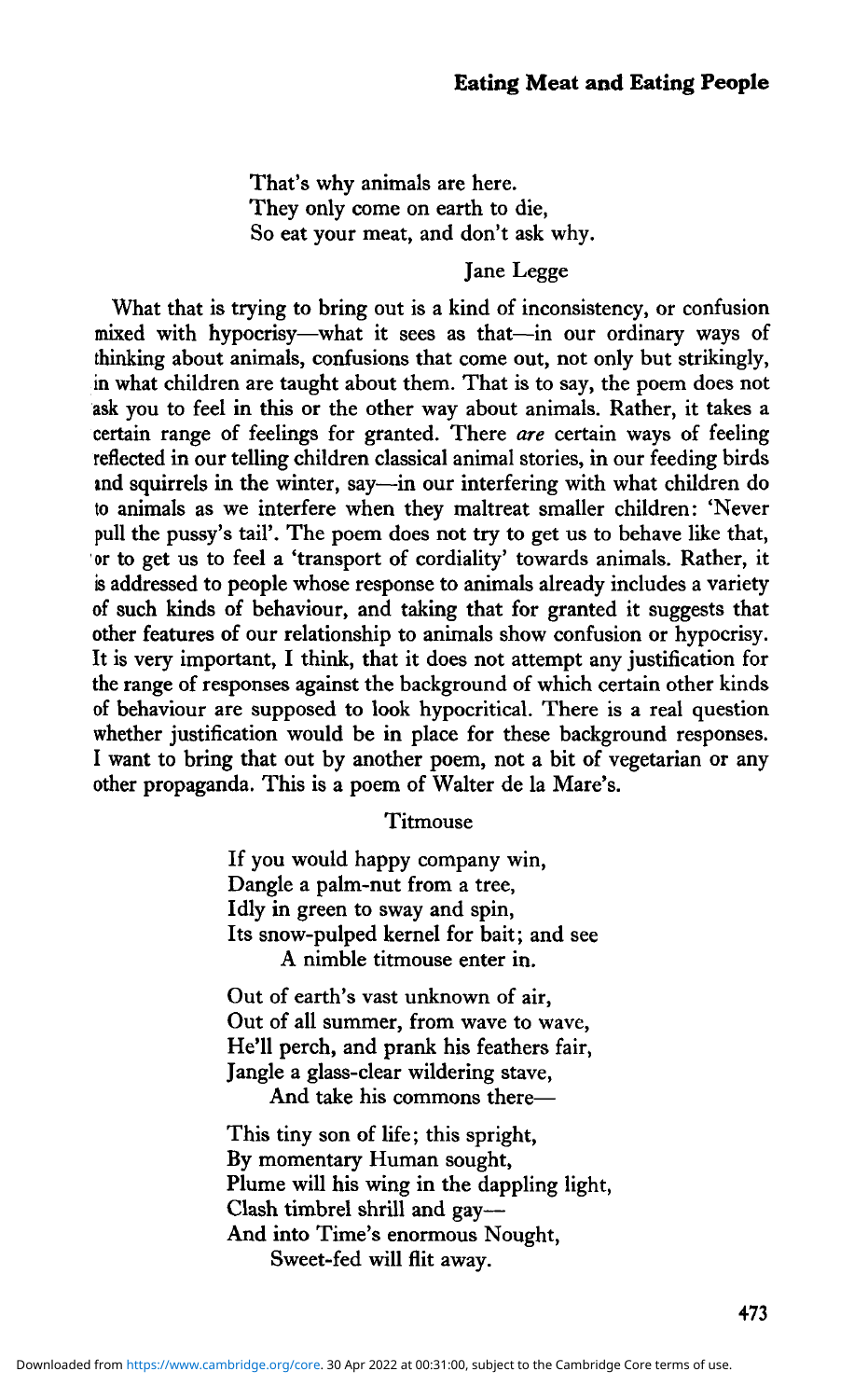## **Cora Diamond**

What interests me here is the phrase 'This tiny son of life'. It is important that this is connected in the poem with the bird's appearing out of earth's vast unknown of air, and flitting off into Time's enormous Nought. He is shown as fellow creature, with this very striking phrase 'son of life'. I want to say some things about the idea of a fellow creature.

First, that it indicates a direction of thought very unlike that of the Singer argument. There we start supposedly from the biological fact tha we and dogs and rats and titmice and monkeys are all species of animal, differentiated indeed in terms of this or the other capacity, but what is appropriate treatment for members of our species would be appropriate to members of any whose capacities gave them similar interests. We are all equally animals, though, for a start—with, therefore, an equal right to have whatever our interests are taken into account. The starting point for our thought is what is general and in common and biologically given. Implicitly in the Jane Legge poem, and explicitly in the de la Mare, we have a different mi notion, that of living creature, or fellow creature—which is not a biological concept. It does not mean, biologically an animal, something with *biological* m< *life*—it means a being in a certain boat, as it were, of whom it makes sense to say, among other things, that it goes off into Time's enormous Nought, and which may be sought as *company*. The response to animals as our fellows in mortality, in life on this earth (think here of Burns's description of himself to the mouse as 'thy poor earthborn companion,/An' fellow mortal'), depends upon a conception of *human* life. It is an extension of a non-biological notion of what human life is. You can call it anthropomorphic, but only if you want to create confusion. The confusion, though, is created only because we do not have a clear idea of what phenomena the word 'anthropomorphic' might cover, and tend to use it for cases which are sentimental in certain characteristic ways, which the de la Mare poem avoids, however narrowly.

The extension to animals of modes of thinking characteristic of our responses to human beings is extremely complex, and includes a great variety of things. The idea of an animal as company is a striking kind of case; it brings it out that the notion of a fellow creature does not involve just the extension of moral concepts like charity or justice. Those are, indeed, among the most familiar of such extensions; thus the idea of a fellow creature may go with feeding birds in winter, thought of as some- *\* of thing akin to charity, or again with giving a hunted animal a sporting chance, where that is thought of as something akin to justice or fairness. I should say that the notion of a fellow creature is extremely *labile,* and that c( is partly because it is not something over and above the extensions of such concepts as justice, charity and friendship-or-companionship-or-cordiality. (I had thought that the extension of the 'friendship' range of concepts was obviously possible only in some cases, titmice and not hippopotamuses, e.g.; but recent films of the relation between whales and their Greenpeace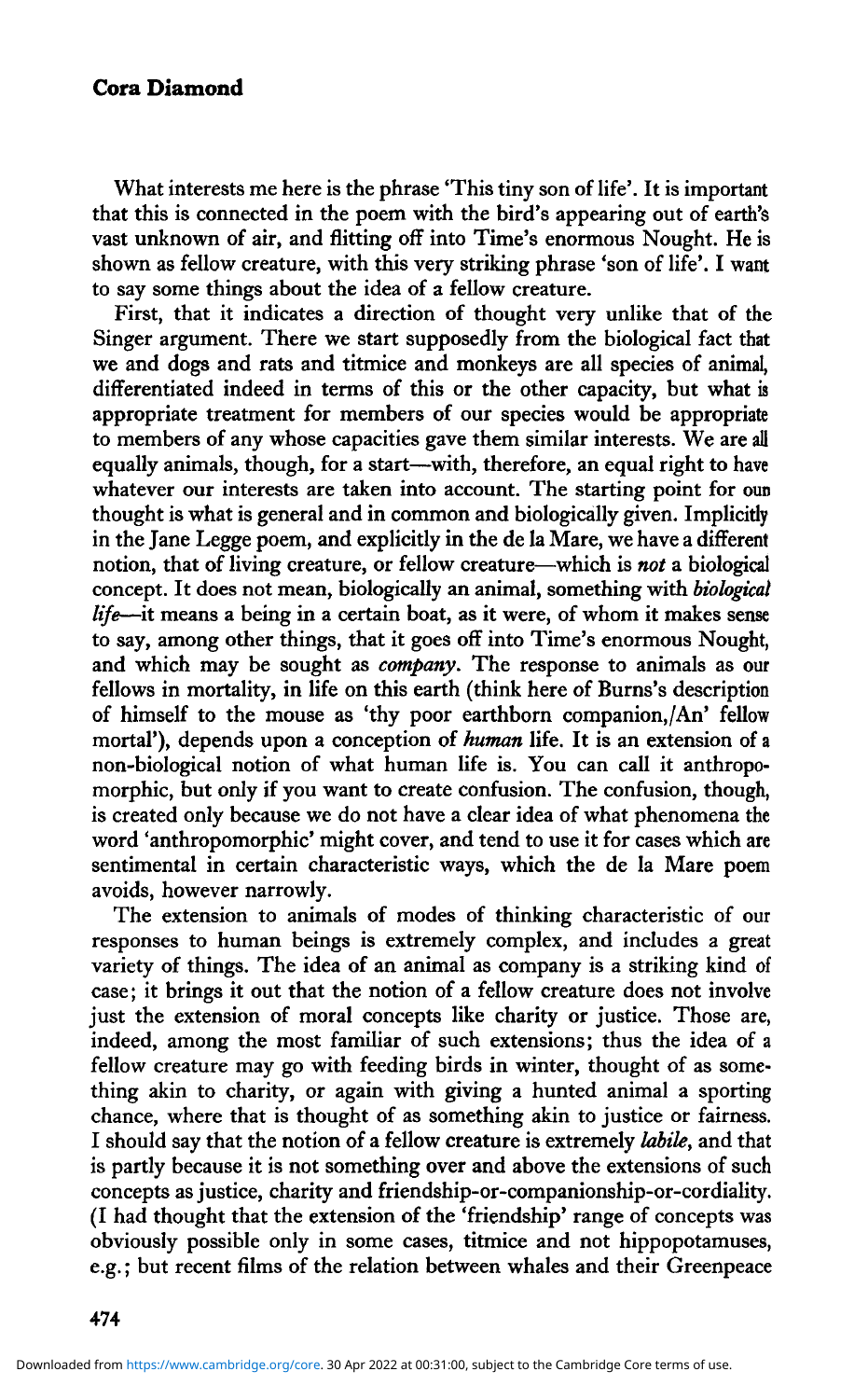#### **Eating Meat and Eating People**

rescuers show that I was probably taking an excessively narrow view.) Independence is another of the important extended concepts, or rather, the idea of an independent life, subject, as any is, to contingencies; and this is closely connected with the idea of something like a *respect* for the animal's independent life. We see such a notion in, for example, many people's objections to the performance of circus tricks by animals, as an *indignity*. The conception of a hunted animal as a 'respected enemy' is also closely related. *Pity* is another central concept here, as expressed, for example, in Burns's 'To a Mouse'; and I should note that the connection between pity and sparing someone's life is wholly excluded from vegetarian arguments of the sort attacked in Part I—it has no place in the rhetoric of a 'liberation movement'.

It does normally, or very often, go with the idea of a fellow creature, that we do eat them. But it then characteristically goes with the idea that they must be hunted fairly or raised without bad usage. The treatment of an animal as simply a stage (the self-moving stage) in the production of a meat product is not part of this mode of thinking; and I should suggest also that the concept of 'vermin' is at least sometimes used in excluding an animal from the class of fellow creatures. However, it makes an importantly different kind of, contrast with 'fellow creature' from the contrast you have when animals are taken as stages in the production of a meat product, or as 'very delicate pieces of machinery' (as in a recent BBC programme on the use of animals in research). I shall have more to say about these contrasts later; the point I wish to make now is that it is not *a fact* that a titmouse *has a life;* if one speaks that way it expresses a particular relation within a broadly specifiable range to titmice. It is no more biological than it would be a biological point should you call another person a 'traveller between life and death': that is not a biological point dressed up in poetical language.

The fellow-creature response sits in us alongside others. This is brought out by another poem of de la Mare's, 'Dry August Burned', which begins with a child weeping her heart out on seeing a dead hare lying limp on the kitchen table. But hearing a team of field artillery going by to manoeuvres, she runs out and watches it all in the bright sun. After they have passed, she turns and runs back into the house, but the hare has vanished— 'Mother', she asks, 'please may I go and see it skinned?' In a classic study of intellectual growth in children, Susan Isaacs describes at some length what she calls the extraordinarily confused and conflicting ways in which we adults actually behave towards animals in the sight of children, and in connection with which children have to try to understand our horror at the cruelty they may display towards animals, our insistence that they be 'kind' to them.4 She mentions the enormously varied ways in which animal death and the killing of animals are a matter-of-course feature of the life children

4 *Intellectual Growth in Young Children* (London: Routledge, 1930), pp. **160-162.**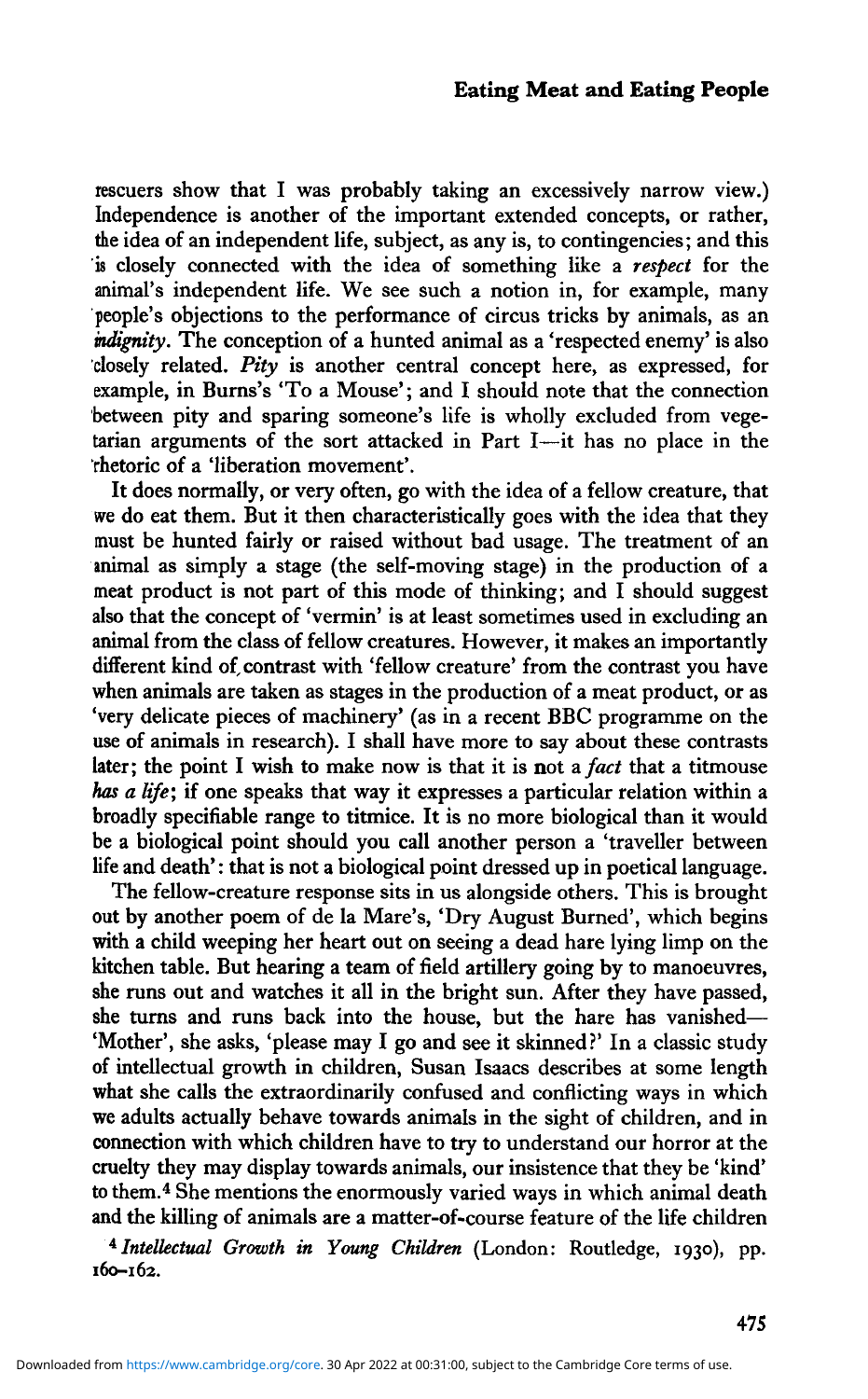see and are told about. They quite early grasp the relation between meat and the killing of animals, see insect pests killed, or spiders or snakes merely because they are distasteful; they hear about the killing of dangerous ti animals or of superfluous puppies and kittens, and are encouraged early to fish or collect butterflies—and so on.

I am not concerned here to ask whether we should or should not do these things to animals, but rather to bring out that what is meant by doing something *to an animal*, what is meant by something's being an animal, is shaped by such things as Mrs Isaacs describes. Animals—these objects we are acting upon—are not given for our thought independently of such ak mass of ways of thinking about and responding to them. This is part of what I meant earlier when I dismissed the idea of saying of something that whatever concepts it fell under, it was capable of suffering and so ought not to be made to suffer—the claim Bennett found so clearly false that he thought I must not have meant it. I shall return to it shortly.

This mass of responses, and more, Mrs Isaacs called confused and contradictory. But there are significant patterns in it; it is no more just a lot of confused and contradictory modes of response than is the mass which enables us to think of our fellow human beings as such. For example, the notion of vermin makes sense against the background of the idea of animals in general as not mere things. Certain groups of animals are then c singled out as *not* to be treated fully as the rest are, where the idea might be that the rest are to be hunted only fairly and not meanly poisoned. Again, the killing of dangerous animals in self-defence forms part of a pattern in which circumstances of immediate danger make a difference, assuming as a background the independent life of the lion (say), perceived in terms not^l limited to the way it might serve our ends. What I am suggesting here is *i* that certain modes of response may be seen as withdrawals from some animals ('vermin'), or from animals in *some* circumstances (danger), of what would otherwise belong to recognizing them as animals, just as the notion of an enemy or of a slave may involve the withdrawing from the < person involved of some of what would belong to recognition of him as a human being. Thus for example in the case of slaves, there may be no formal social institution of the slave's name in the same full sense as there *\* is for others, or there may be a denial of socially significant ancestry, and so on. Or a man who is outlawed may be killed like an animal. Here then the idea would be that the notion of a slave or an enemy or an outlaw < assumes a background of response to persons, and recognition that what *\'.* happens in *these* cases is that we have something which we are *not* treating < as what it—in a way—is. Of course, even in these cases, a great deal of the *i-* • response to 'human being' may remain intact, as for example what may be i done with the dead body. Or again, if the enemyhood is so deep as to remove even these restraints, and men dance on the corpses of their enemies, as for example recently in the Lebanon, the point of this can only ^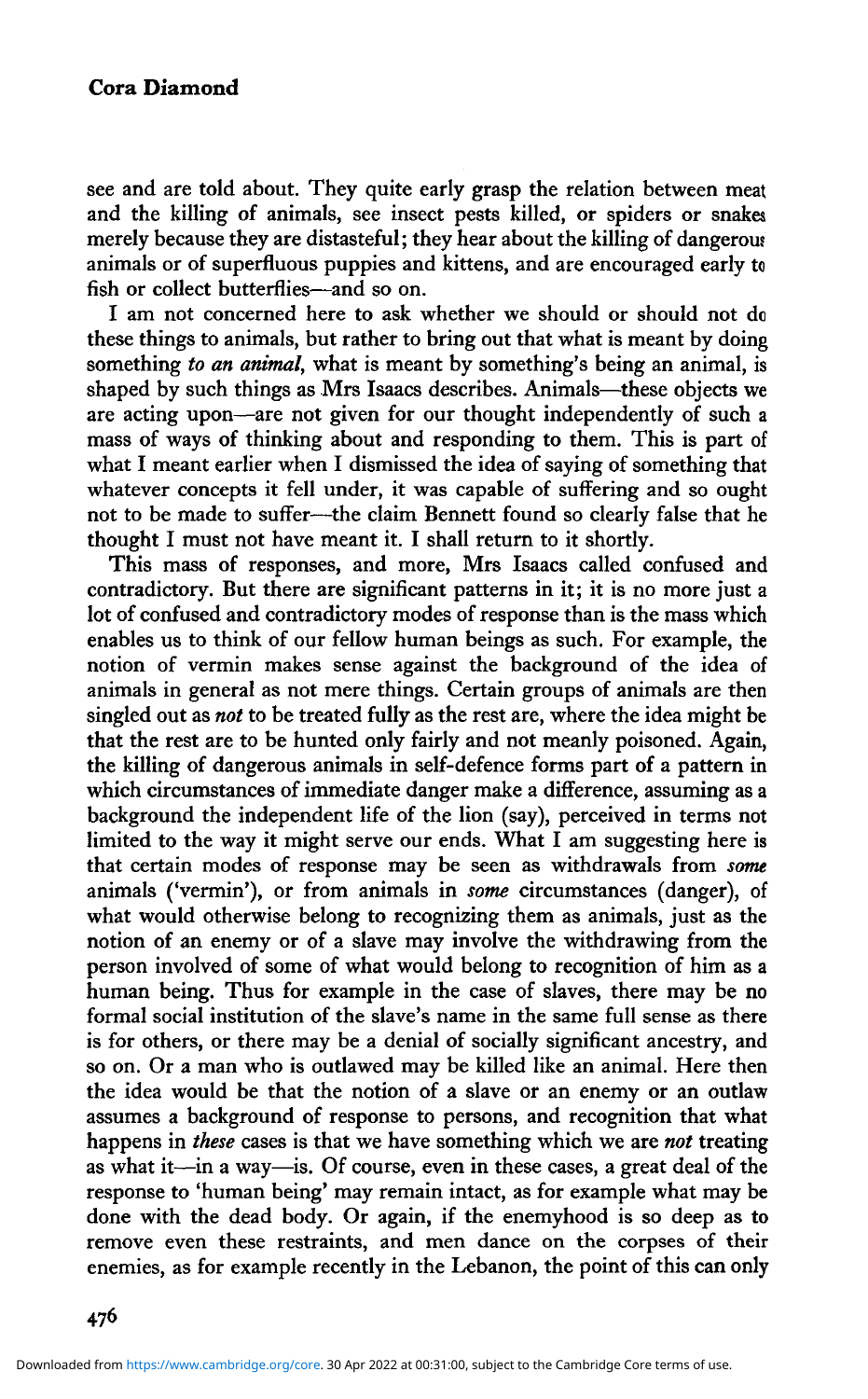be understood in terms of the violation of what is taken to be how you treat the corpse of a human being. It is because you know it *is* that, that you are treating it with some point as that is *not* to be treated. And no one who does it could have the slightest difficulty—whatever contempt he might feel—in understanding why someone had gone off and been sick instead.

Now suppose I am a practical-minded hardheaded slaveholder whose neighbour has, on his deathbed, freed his slaves. I might regard such a man is foolish, but not as batty, not batty in the way I should think of someone if he had, let us say, freed his cows on his deathbed. Compare the case Orwell describes, from his experience in the Spanish Civil War, of being unable to shoot at a half-dressed man who was running along the top of the trench parapet, holding up his trousers with both hands as he ran. 'I had come here to shoot at "Fascists", but a man who is holding up his trousers is not a "Fascist", he is visibly a fellow-creature, similar to yourself, and you do not feel like shooting at him.'<sup>5</sup> The notion of enemy ('Fascist') and fellow creature are there in a kind of tension, and even a man who could shoot at a man running holding his trousers up might recognize perfectly well why Orwell could not. The tension there is in such cases (between 'slave' or 'enemy' and 'fellow human being') may be reflected not merely in recognition of the point of someone else's actions, but also in defensiveness of various sorts, as when you ask someone where he is from and the answer is 'South Africa and you do not treat them very well here either'. And that is like telling someone I am a vegetarian and getting the response 'And what are your shoes made of?'

What you have then with an image or a sight like that of the man running holding his trousers up is something which may check or alter one's actions, but something which is not compelling, or not compelling for everyone who can understand its force, and the possibility, even where it is not compelling for someone, of making for discomfort or of bringing discomfort to awareness. I should suggest that the Jane Legge poem is an attempt to bring a similar sort of discomfort closer to the surface—but that images of fellow creatures are naturally much less compelling ones than images of 'fellow human beings' can be.

I introduced the notion of a fellow creature in answer to the question: How might I go about showing someone that he had reason not to eat animals? I do not think I have answered that so much as shown the direction in which I should look for an answer. And clearly the approach have suggested is not usable with someone in whom there is no fellowcreature response, nothing at all in that range. I am not therefore in a weaker position than those who would defend animals' rights on the basis of an abstract principle of equality. For although they purport to be providing reasons which are reasons for anyone, Martian or human being

5  *Collected Essays, Journalism and Letters* (London: Seeker and Warburg, 1968), *M.* II, p. 254.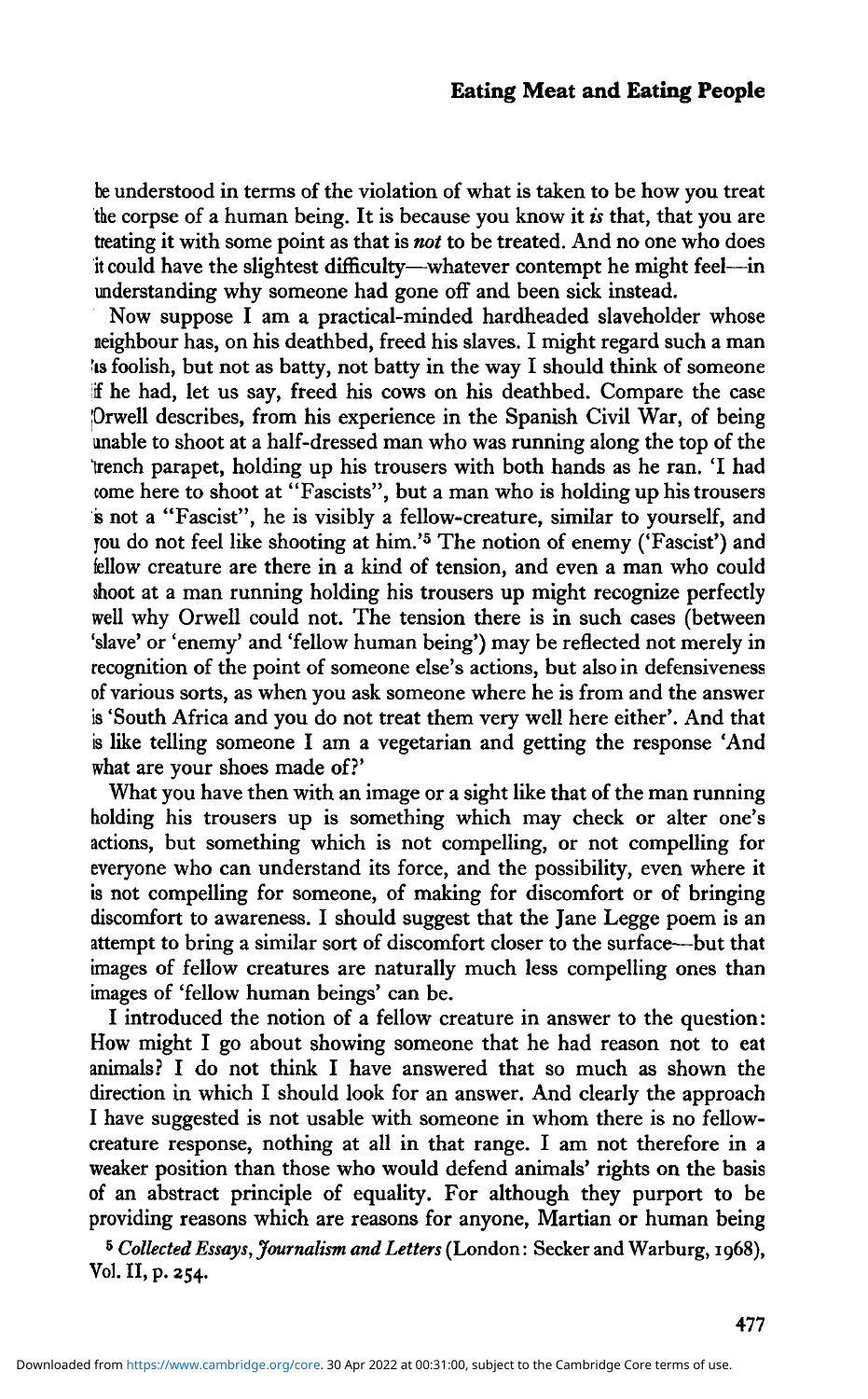## **Cora Diamond**

or whatnot, to respect the rights of animals, Martians and whatnot, in fact what they are providing, I should say, is images of a vastly more uncompelling sort. Comically uncompelling, as we can see when similar arguments are used in *Tristram Shandy* to defend the rights of homunculi. But that takes me back to the claim I made earlier, that we cannot start our thinking about the relations between human beings and animals by saying 'Well here we have me the moral agent and there we have it, the thing capable of suffering' and pulling out of that 'Well, then, so far as possible I ought to prevent its suffering.' When we say that sort of thing, whatever force our words have comes from our reading in such notions as human being and animal. I am not now going to try to reply to Bennett's claim that my view is clearly false. I shall instead simply connect it with another clearly false view of mine. At the end of Part II I said that the ways in which we mark what human life is belong to the source of moral life, and no appeal to the prevention of suffering which is blind to this can in the end be anything but self-destructive. Did I mean that? Bennett asked, and he said that he' could see no reason why it should be thought to be so. I meant that if we appeal to people to prevent suffering, and we, in our appeal, try to obliterate the distinction between human beings and animals and just get people to speak or think of 'different species of animals', there is no footing left from^ which to tell us what we ought to do, because it is not members of one among species of animals that have moral obligations to anything. The moral expectations of other human beings demand something of me as other than an animal; and we do something like imaginatively read into animals something like such expectations when we think of vegetarianism as enabling us to meet a cow's eyes. There is nothing wrong with that; there *is* something wrong with trying to keep that response and destroy its: there is sometimig wrong with trying to accp that response and destroy ns

More tentatively, I think something similar could be said about imaginatively reading into animals something like an appeal to our pity. Pity,^ beyond its more primitive manifestations, depends upon a sense of human life and loss, and a grasp of the situations in which one human being can appeal for pity to another, ask that he relent. When we are unrelenting in what we do—to other people or to animals—what we need is not telling that their interests are as worthy of concern as ours. And the trouble—or a trouble—with the abstract appeal to the prevention of suffering as a principle of action is that it encourages us to ignore pity, to forget what it contributes to our conception of suffering and death, and how it is connected with the possibility of relenting.

My non-reply to Bennett then comes to an expansion of what he would still take as false, namely that our *hearing* the moral appeal of an animal is our hearing it speak—as it were—the language of our fellow human beings. A fuller discussion of this would involve asking what force the analogy with racism and sexism has. It is not totally mistaken by any means. What